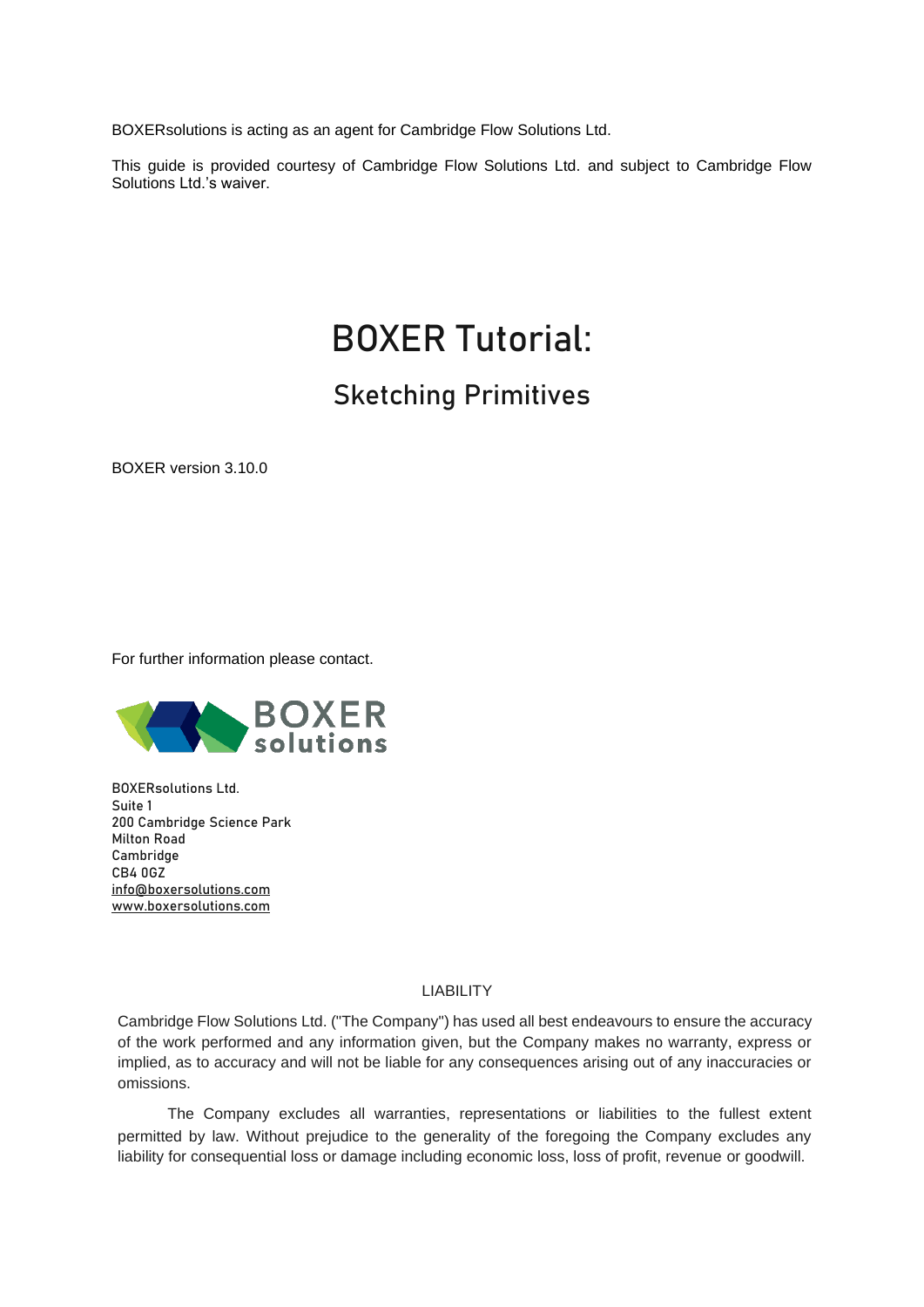

### **Sketching primitives**

In this tutorial we use sketching primitives to repair and augment an existing geometry. The primitive sketching entities are then converted to 'real' geometry and a mesh is created.

This tutorial assumes that the user is familiar with the general method of the BOXERmesh GUI, and the operation of the various specifier panels. If this is not the case then please review beginner tutorial.

**Import the geometry from a**  $*$ . btf **file** duct plate.btf

- File > Import Part from the menu bar, OR
- Click the Import Part toolbar button, OR
- Use the keyboard shortcut Ctrl-G

The geometry is imported as a single part containing three patches.

Upon inspection there is a missing facet in the 'plate' patch. This gap must be repaired before meshing can take place.



#### **Insert a Manual Patch to fix the gap**

From the menu bar, select Inset > Manual Patch, the Manual Patch Editor appears

Clear the default list of verticies from the vertex list by pressing the 'Clear' button. Use the 'From 3D' function to select 4 new verticies for the patch. These verticies do not have to co-incide with existing verticies on the geometry.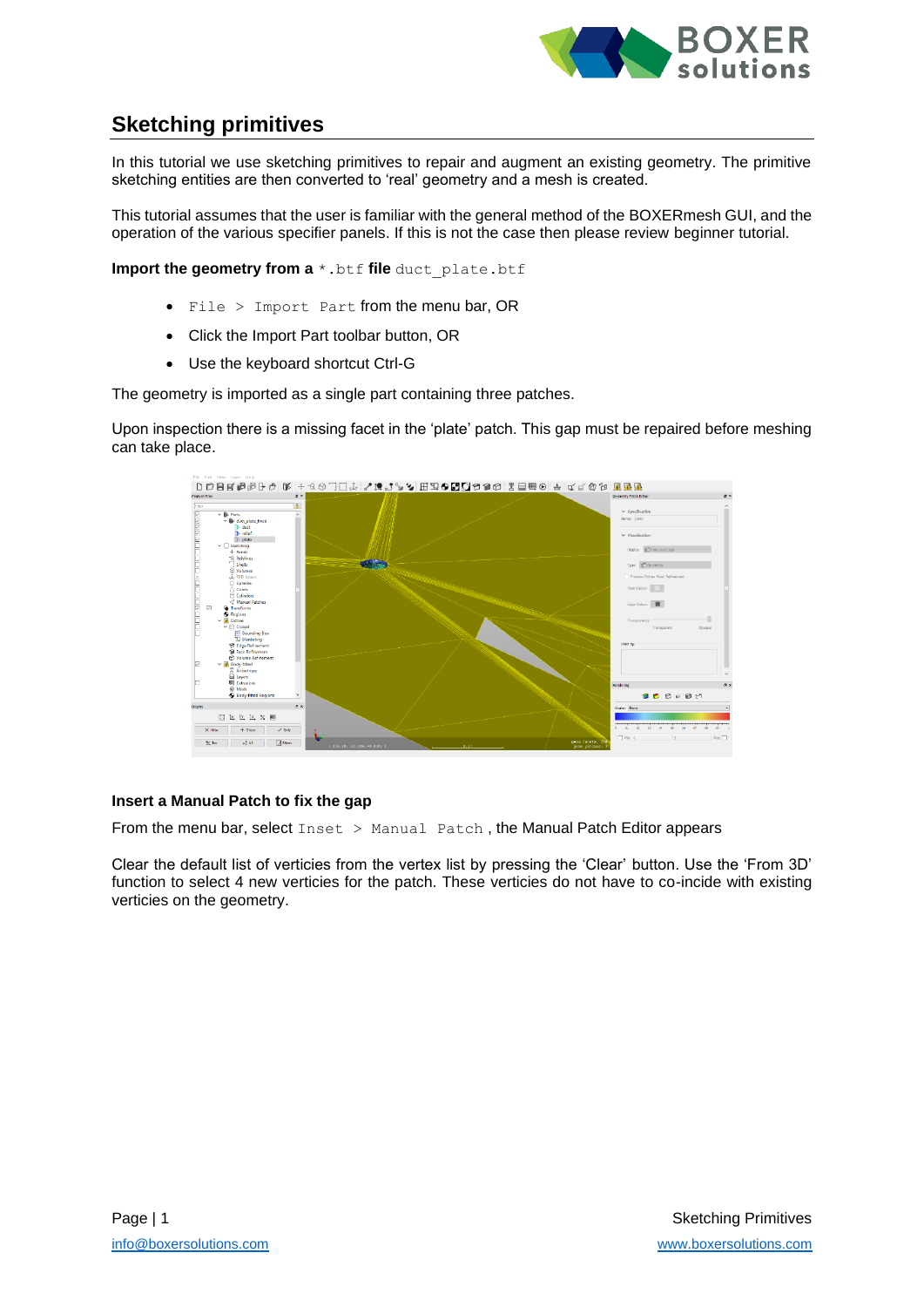



Press the 'OK' button to confirm the creation of the patch.

#### **Create Geometry from the Manual Patch**

Primitive sketching entites are not 'seen' as physical geometry by BOXERmesh. In order to seal the hole, a new geometric patch must be created from the manual patch.

Right-click on the newly created manual patch called ManualPatch and select "Create patch from sketching" from the context menu. A new geometry patch appears in the parts list called "Manual Patches/ManualPatch". You can rename this in the normal way (right click > Rename) if desired.

#### **Create a Cone and cylinder**

Select Inset > Cone from the menu bar. The Cone Editor dialog box appears

Create a cone

- a triangulation level 4
- with a centre at  $(73, 30, 8)$
- a vertex at (61, 30, 1)
- a radius of 4

Press OK to confirm the selection. A cone called "Cone" appears in the Sketching branch of the Feature Tree

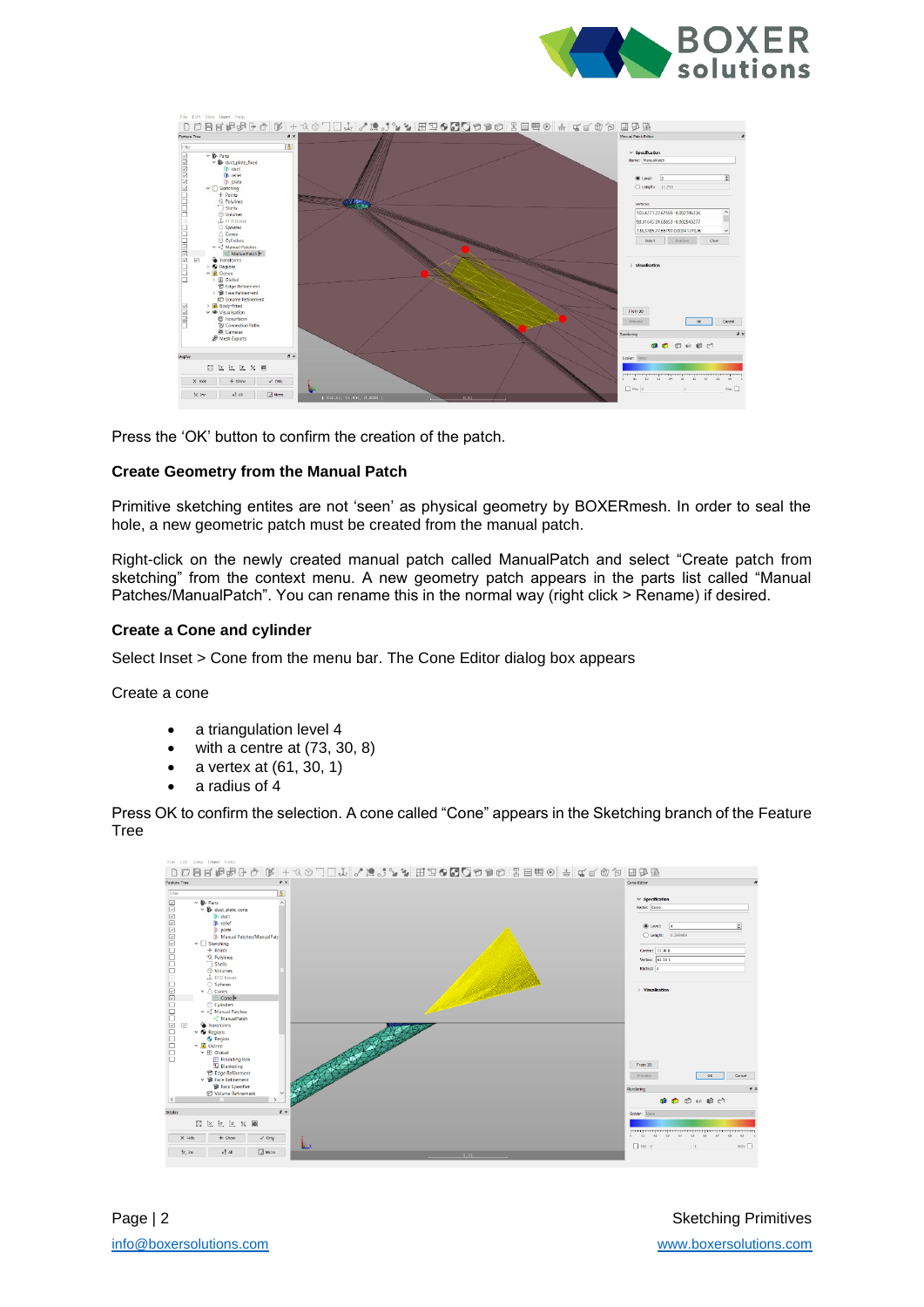

Select  $Insert > Cylinder from the menu bar. The Cylinder Editor dialog box appears.$ 

Create a cone

- a triangulation level 2
- with an Origin at  $(90, 20, -2)$
- an End at (90, 20, 2)
- a radius of 1

This creates a cylinder downstream of the duct and a little to one side and a cylinder called "Cylinder" appears in the Sketching branch of the Feature Tree



#### **Create Geometry from the Sketching Entities**

Right click on the cone called "Cone" in the Sketching branch of the feature tree. From the context menu select "Create patch from sketching"



A new geometric patch called "Cones/Cone" appears in the Parts list. Do the same for the cylinder called "Cylinder" to create a new geometric patch called "Cylinders/Cylinder".